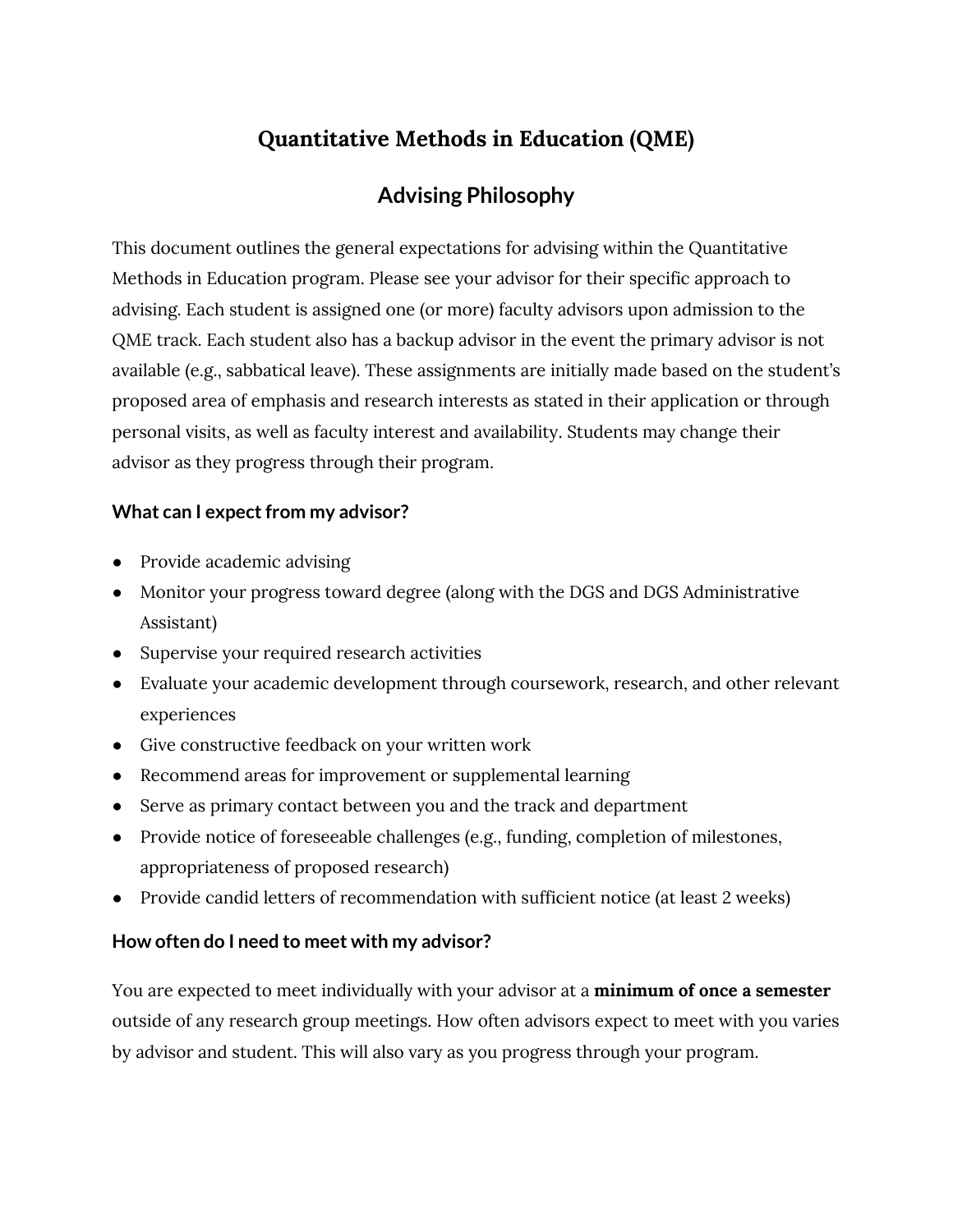#### **How should I communicate with my advisor?**

There are many ways to communicate with your advisor: email, in-person meetings, and Google Hangout meetings to name a few.

#### **When is my advisor available?**

Advisors commit to be available during the academic year (fall and spring semesters). Specific arrangements can be made to communicate regarding your research milestones over the summer months but such availability is on a case-by-case basis, infrequent, and not required . In the event of a leave (sabbatical or otherwise), your advisor will help identify an interim advisor, typically your backup advisor.

#### **What does my advisor expect from me?**

- Be familiar with the QME Handbook—seek answers through the handbook before asking your advisor
- Follow through on any tasks, activities, or decisions that you and your advisor agreed to during an advising meeting
- Engage in intensive self-study of empirical, theoretical and conceptual literature in coursework, research, and relevant practical experience
- Make timely academic progress (complete both coursework and degree milestones in the time frame suggested in the QME Student Handbook and in consultation with your advisor based on your annual student progress review)
- Consult with your advisor before deviating from recommended course schedule and planned milestone timelines
- Provide intellectual leadership on the required research projects (identify topics, research questions, methods and analyses)
- Anticipate completing multiple drafts of any written work required to meet a degree milestone (e.g., pre-dissertation paper, written prelim paper, oral prelim paper, dissertation)
- Allow 2 weeks for each draft review
- Let your advisor know when additional supports are needed (e.g., referral for mental health services, writing consultation, funding)